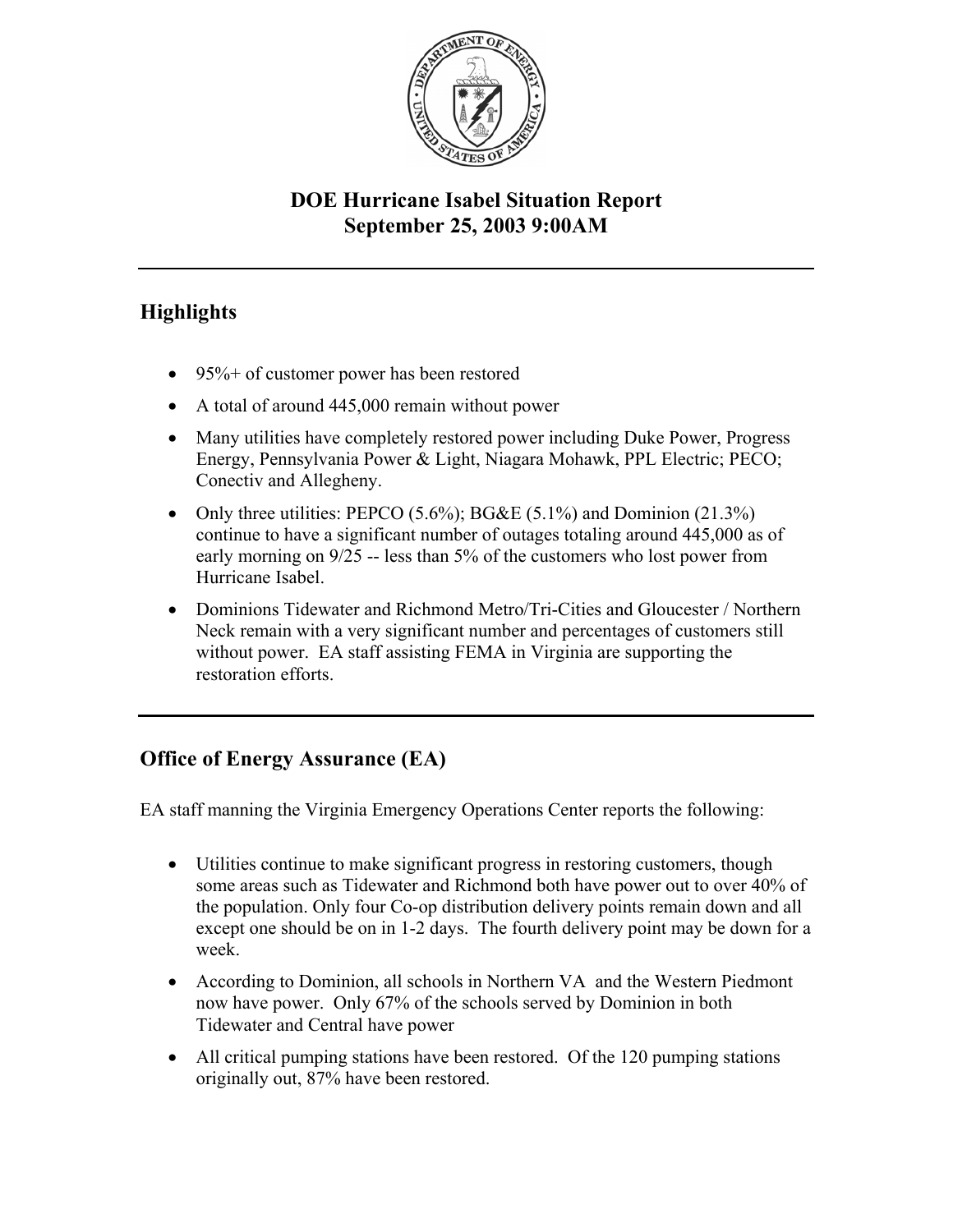In participating with the emergency response ESF-12 team, EA staff is involved in:

- Producing and maintaining a complex spreadsheet with utility and outage data. This spreadsheet is routinely used to respond to various questions and inquiries the ESF-12 staff receives during the day. The spreadsheet is a work in progress and is updated with new data as data becomes available.
- Meeting daily with engineers from Dominion Power to discuss restoration efforts.
- Producing restoration wall charts showing areas next to receive power.
- Working with GIS programmers to produce outage and restoration maps.

### **Summary Table**

*(Does not include smaller utilities including NOVC and Rappahannock in Virginia)* 

| <b>Utility</b> | Total<br><b>Customers</b> | <b>Total</b><br><b>Customers</b><br>who Lost<br>Power | <b>Total</b><br><b>Customers</b><br><b>Now without</b><br>Power | $%$ of<br><b>Customers who</b><br>lost power<br>without Power | Time of<br><b>Update</b> |
|----------------|---------------------------|-------------------------------------------------------|-----------------------------------------------------------------|---------------------------------------------------------------|--------------------------|
| <b>PEPCO</b>   |                           | 497,000                                               | 28,000                                                          | $5.6\%$                                                       | 5AM 9/25                 |
| BG&E           | 1,156,000                 | 650,000                                               | 33,300                                                          | 5.1%                                                          | 5AM9/25                  |
| Dominion       | 2,215,825                 | 1,800,000                                             | 382,922                                                         | 21.3%                                                         | 6 AM 9/25                |

## **Utility Updates**

#### **PEPCO 6 AM 9/23**

| Date/Time   | $9/23$ 6AM | $9/24$ 6AM | $9/25$ 5AM |
|-------------|------------|------------|------------|
| Total Out   | 133,000    | 59,000     | 28,000     |
| DC          | 36,000     | 14,000     | 6,000      |
| <b>MONT</b> | 59,000     | 27,000     | 15,000     |
| P G         | 38,000     | 18,000     | 7,000      |

#### **BG&E**

| -- County             | <b>Total Customers</b> | <b>Customers without Power</b> |  |
|-----------------------|------------------------|--------------------------------|--|
| Anne Arundel          | 211,000                | 1,300                          |  |
| Baltimore             | 343,000                | 14,900                         |  |
| <b>Baltimore City</b> | 269,000                | 7,250                          |  |
| Calvert               | 7,000                  | 75                             |  |